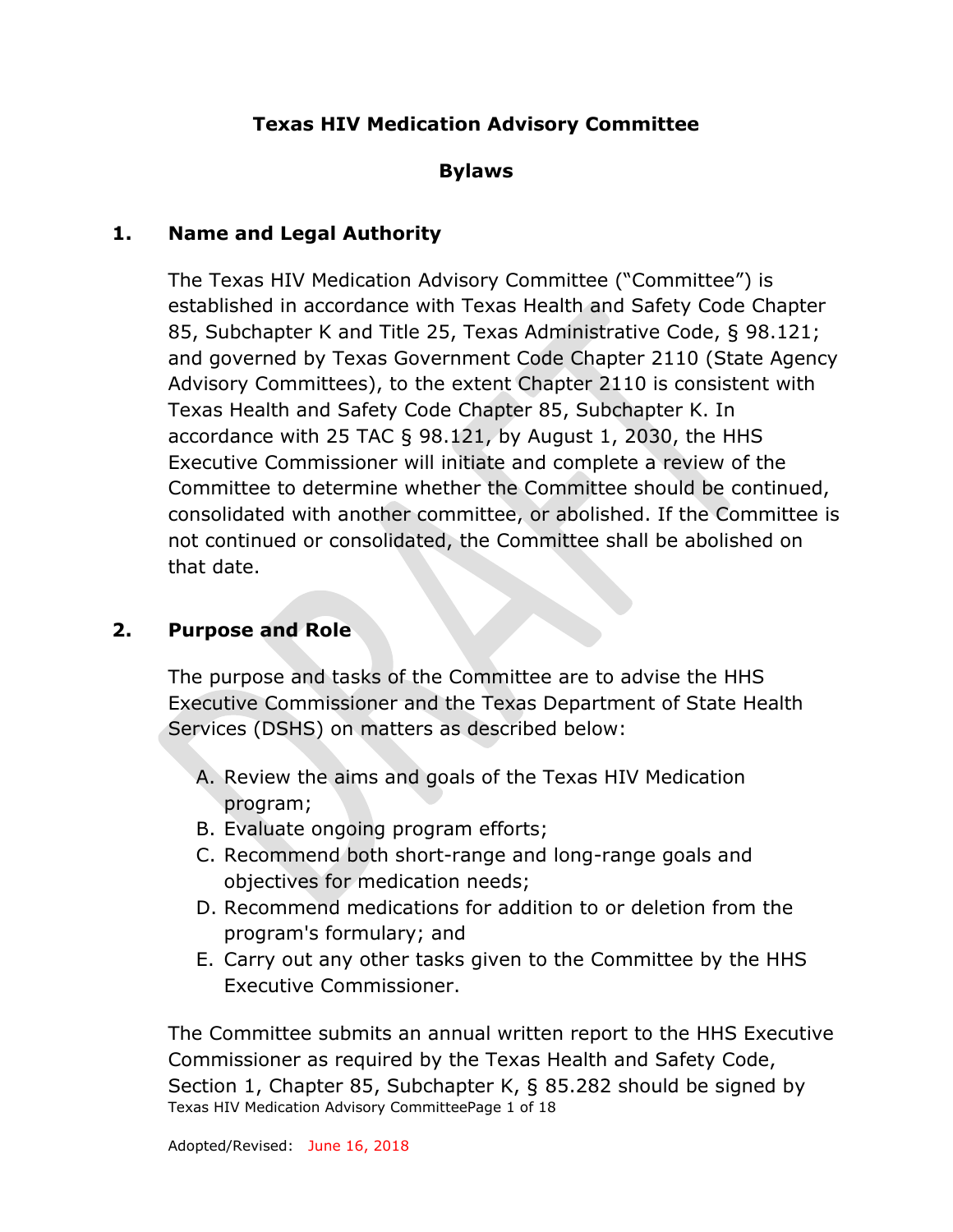the Chair and appropriate DSHS staff and filed no later than March 31 of each year. The report must include:

- A. The meeting dates of the Committee and any subcommittees;
- B. Attendance records for each Committee member for both Committee and subcommittee meetings;
- C. A brief description of any action taken by the Committee;
- D. A description of how the Committee has accomplished any specific tasks officially given to the Committee;
- E. The status of any rules recommended by the Committee;
- F. The anticipated activities of the Committee for the following year; and
- G. The costs for the Committee's existence, including the cost of DSHS staff used to support the Committee's activities and the source of funds used to support the Committee's activities.

# **3. Definitions**

- Conflict of interest: A situation in which a member has a personal or private interest where they could benefit from actions or decisions made in their official capacity.
- High Level of Integrity: For purposes of these bylaws, this means that the member is honest and behaves in a morally upright way, at a level above a normal or average level, such that the public's trust in the member is warranted. A high level of integrity includes disclosing conflicts of interest as required by HHS policy and these bylaws.
- Personal or private interest: An interest that does not include the member's engagement in a profession, trade, or occupation when the member's interest is the same as all others similarly engaged in the profession, trade, or occupation, or if the member merely provides a personal experience, with no personal or private financial interest, in giving feedback on the subject matter.
- DSHS: Texas Department of State Health Services
- HHS: Texas Health and Human Services system
- HHSC: Texas Health and Human Services Commission

Texas HIV Medication Advisory CommitteePage 2 of 18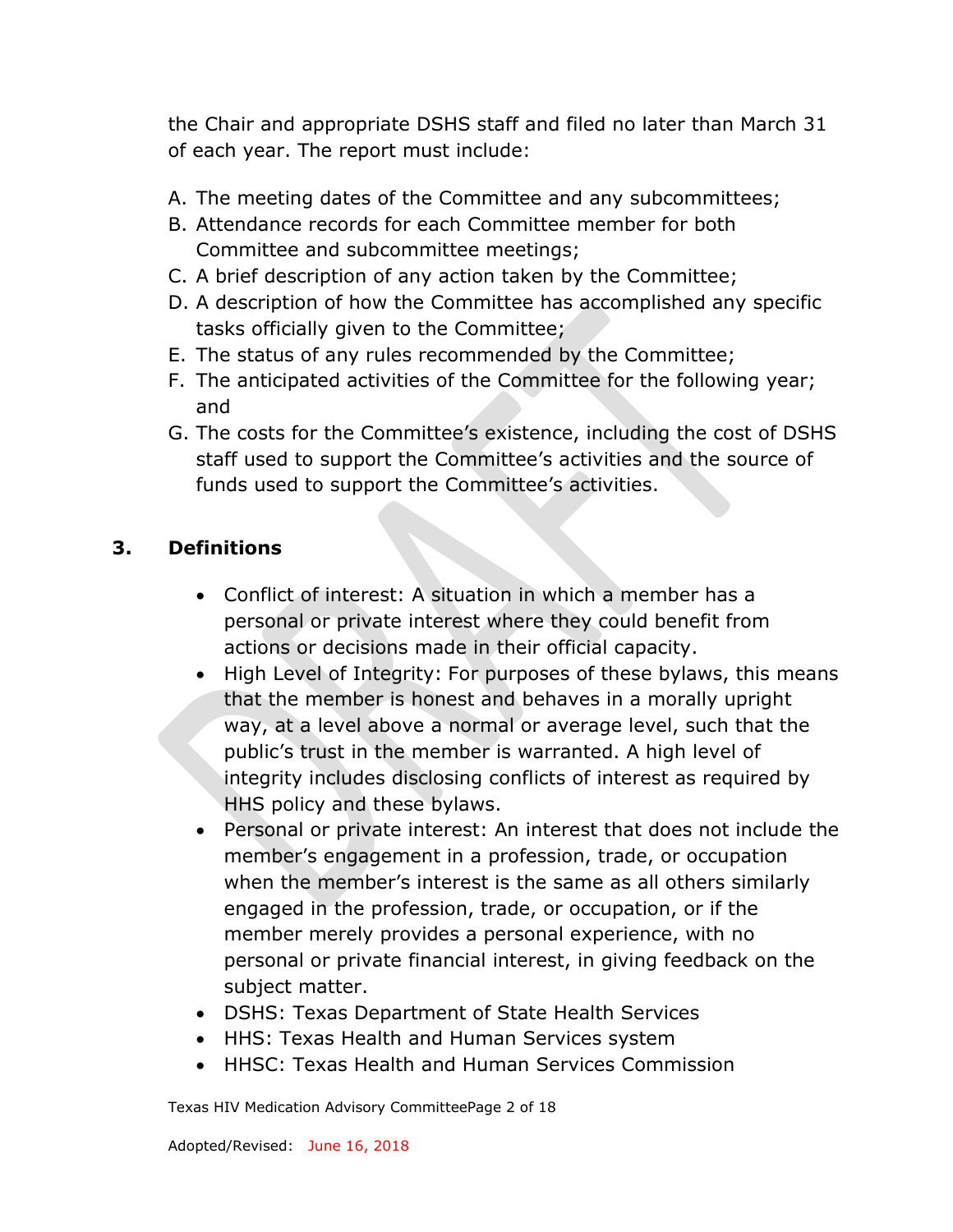- HIV: Human Immunodeficiency Virus
- THMP: Texas HIV Medication Program

#### **4. Committee Composition**

The Committee is composed of eleven voting members appointed by the HHS Executive Commissioner as described in Texas Health and Safety Code § 85.272, Subchapter K.

This membership includes:

- A. Four consumer members (people living with HIV);
- B. Four physicians, one of whom is a Pediatrician, who are actively engaged in the treatment of people infected with HIV;
- C. One social worker who works with people who are infected with HIV;
- D. One public health dministrator; and
- E. One pharmacist who participates in the program.

Under Circular C-022: HHSC Policy for Advisory Committees and to the greatest extent possible, the HHS Executive Commissioner appoints members who reflect the diversity of Texas.

#### **5. Member Terms**

Except as necessary to stagger terms, all members will serve a term of six years, except when appointed to complete the remaining unexpired term of an outgoing member. Regardless of the term limit, a member serves until the HHS Executive Commissioner appoints their replacement. This ensures sufficient, appropriate representation. People may apply to serve one additional term. They may serve these terms consecutively. Terms are staggered to ensure continuity of Committee work so that the terms of an equivalent number of members will expire on December 31 of each even-numbered year.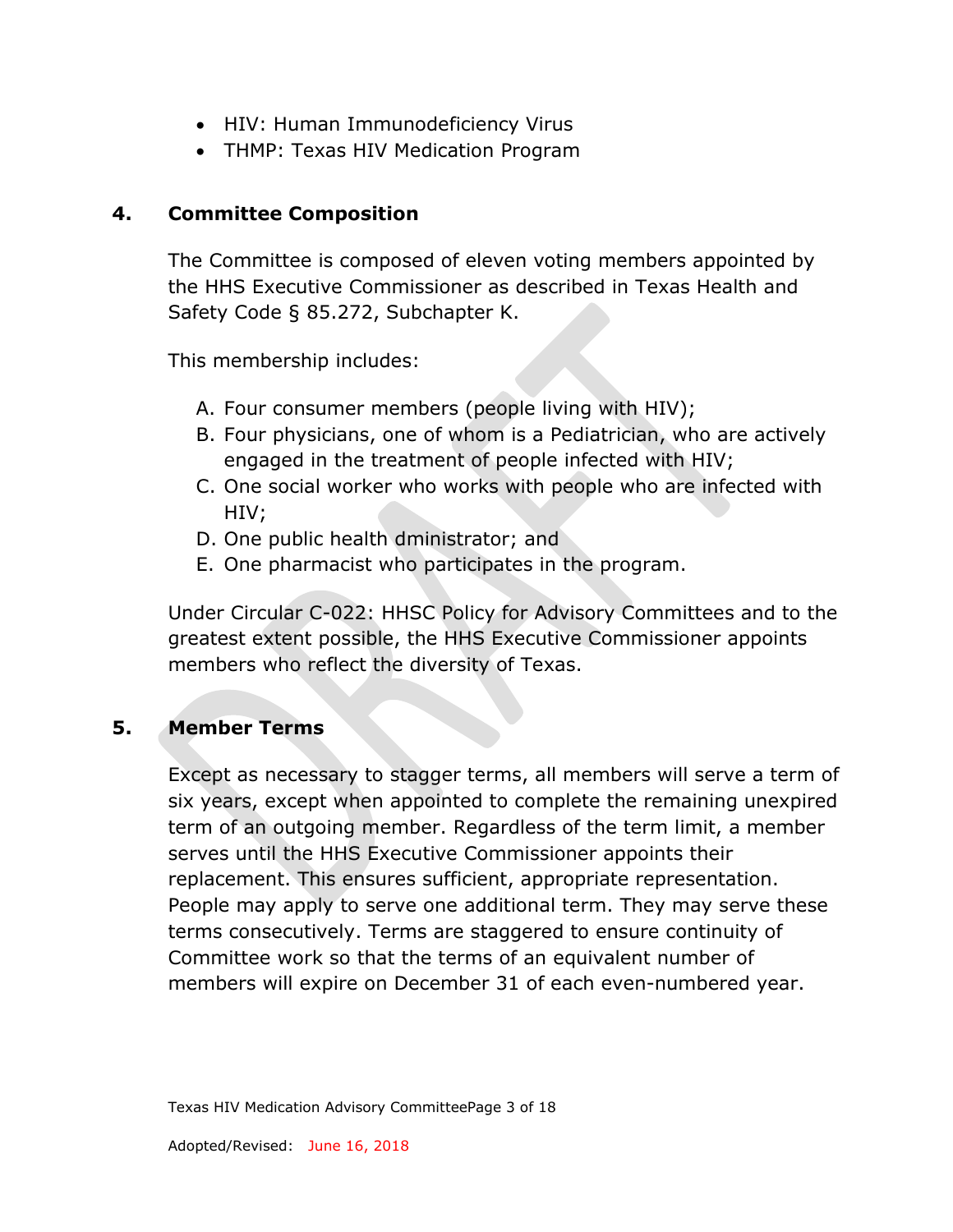## **6. Resignations and Vacancies**

If any member of the Committee wishes to resign, the member will contact, in writing, the current Chair and DSHS staff.

In the event of a vacancy for any reason, DSHS staff will work with the HHS Executive Commissioner to solicit applications as appropriate to fill the vacancy with a representative of the same membership category to serve the unexpired portion of the term of the vacant position. The HHS Executive Commissioner may reconsider the membership of people who submitted applications within the previous year through HHSC but were not selected.

# **7. Presiding Chair and Vice-Chair**

The Committee will elect a Chair and a Vice-Chair to serve in the Chair's temporary absence from among the Committee members. The terms run from March 1 of each odd-numbered year to February 27 of the following odd-numbered year. Both officers will serve until the Committee elects their successor. In the event that the Chair is unable to complete his or her term, the Vice-Chair will complete the unexpired portion of the term. In the event that the Vice-Chair becomes the Chair, or the Vice-Chair is unable to complete their term for any reason, the Committee will elect a new Vice-Chair.

The role of the Chair and Vice-Chair is to:

- A. Report to DSHS and the HHS Executive Commissioner;
- B. Participate in agenda planning and preparation for Committee meetings;
- C. Provide leadership in conducting Committee meetings;
- D. Promote, maintain, and encourage a participatory environment;
- E. Call meetings as needed to accomplish the work of the Committee and in accordance with Texas Health and Safety Code Chapter 85, Subchapter K;
- F. Ensure the Committee adheres to its charge;
- G. Call for the establishment of subcommittees (if appropriate and with approval of agency staff);

Texas HIV Medication Advisory CommitteePage 4 of 18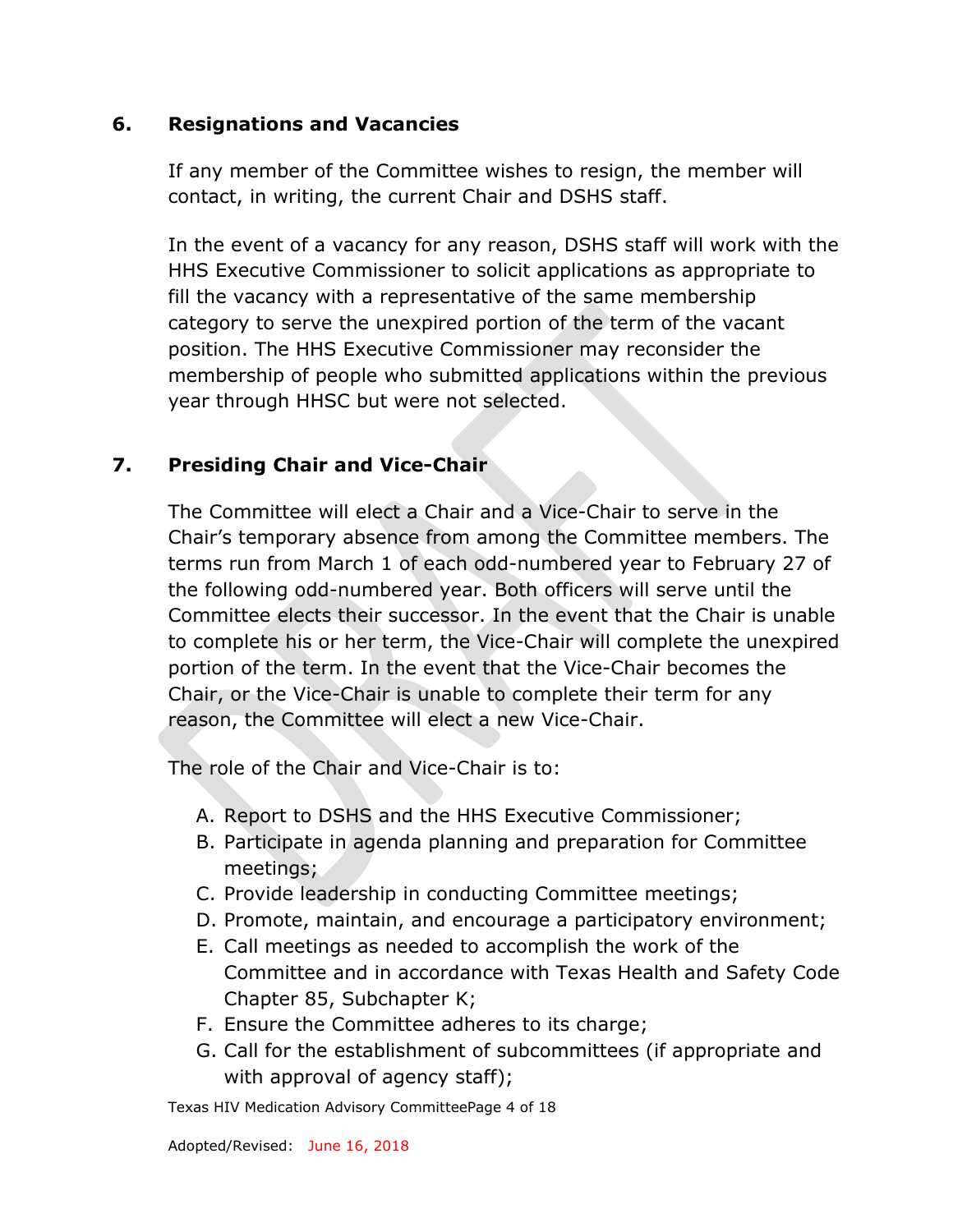- H. Ensure annual reports are made to the HHS Executive Commissioner; and
- I. Confer with Texas HIV Medication Program staff to acquire the support needed for Committee operations.

The Chair may serve as an ex officio member of any subcommittee.

## **8. Committee Operations and Meetings**

## A. Meetings

- 1. The Committee meets during regular business hours as necessary to conduct Committee business. A meeting may be called by agreement between DSHS staff and the Chair or by three or more Committee members.
- 2. The Committee is subject to Texas Government Code Chapter 551 (the Texas Open Meetings Act) as if it were a governmental body.
- B. Quorum
- 1. Six members constitutes a quorum for the purpose of transacting official business. If less than a quorum of the Committee is present, members may not vote on action items, but may take testimony and public comments so long as the Committee conducts the meeting in accordance with the Texas Open Meetings Act.

# C. Voting

- 1. Members have the right to vote on any subject that is listed on the agenda. However, members must abstain from deliberating or voting on issues that would provide monetary or other gain to the member, or the member's family, or that could present, or reasonably appear to present, a conflict of interest.
- 2. The Committee may determine procedural matters by majority vote of the members attending the meeting.
- 3. A member may not authorize another person to represent the member by proxy.

Texas HIV Medication Advisory CommitteePage 5 of 18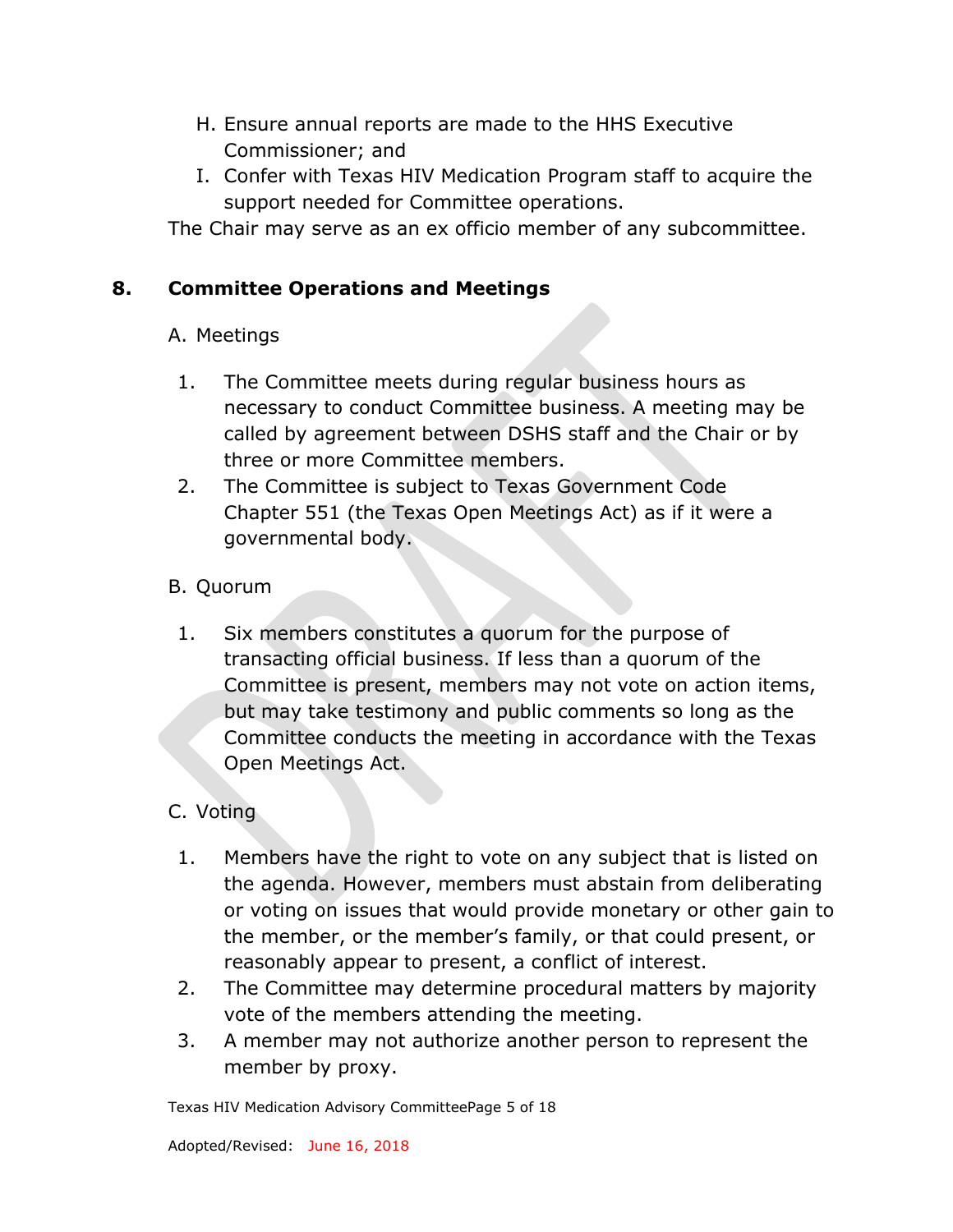- 4. A member may participate and vote by telephone or videoconference call as deemed necessary by agency staff.
- 5. For all business except adopting or amending bylaws, the Committee must have a simple majority on a motion duly made and seconded. A simple majority is defined as more than half of the votes cast by people entitled to vote who are in attendance with a quorum, excluding abstentions.
- 6. The Committee will make decisions without discrimination based on a person's race, creed, gender, religion, national origin, age, physical condition, or economic status.
- D. Procedural Matters
- E. The Committee shall use Robert's Rules of Order as the basis of parliamentary decisions except as provided by other law or rule.Adoption and Revision to Bylaws
- 1. The Committee shall adopt and amend bylaws pursuant to a two-thirds vote (of members attending the meeting) on a motion duly made and seconded.
- 2. Committee members or HHS staff may propose changes to these bylaws. Committee members should submit all proposed changes from Committee members, along with the rationale for the changes, in writing to DSHS staff at least 30 days before the next Committee meeting. Upon receipt of proposed changes, the Committee Liaison will include an item for bylaws discussion on the agenda to post on the Secretary of State's Open Meetings website*.* The Committee Liaison must distribute proposed changes to the members before the meeting for their consideration.
- 3. The Committee will review the bylaws by December 31 of every even-numbered year. During a meeting, the Committee will consider all proposed amendments that occur as a result of the biennial review. Passed amendments will become effective based on a two-thirds vote of members attending the meeting, pending review and approval by DSHS and HHSC staff.
- 4. All proposed changes are subject to review and approval by DSHS and HHSC staff.

Texas HIV Medication Advisory CommitteePage 6 of 18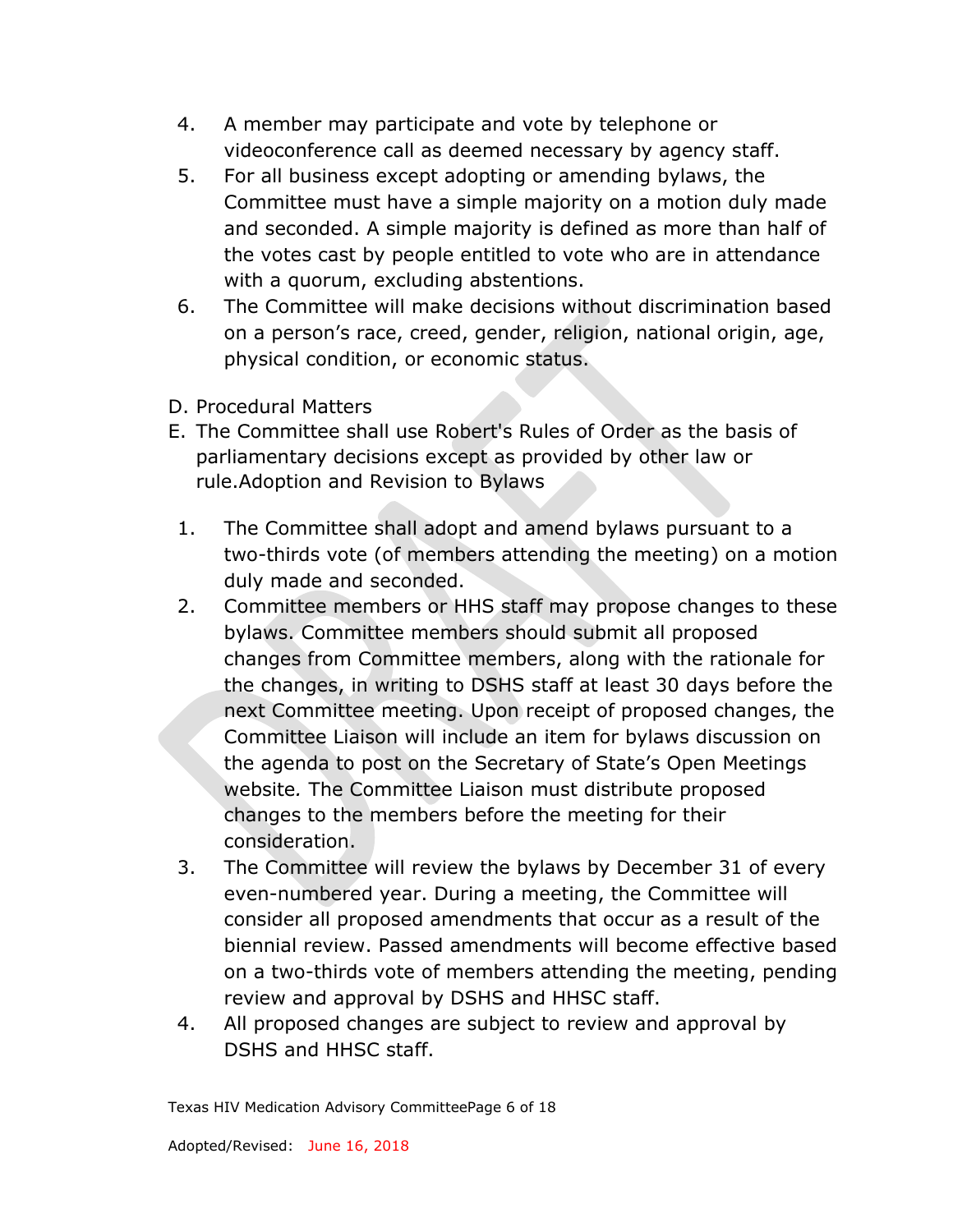5. The bylaws become effective on the date the Committee adopts them. The Committee will make note of the date of the adoption or amendment of the bylaws in its minutes. Members will sign the Statement by Members when they adopt or amend bylaws (see *[Appendix 1. Statement by Members](#page-15-0)*).

## **9. Responsibilities of Members**

A. Attendance

DSHS and HHSC expects members to attend all meetings in person or by video conference call as scheduled, including meetings of their assigned subcommittees. A member unable to attend a meeting should notify the Chair and appropriate DSHS staff in advance. The Committee Liaison will notify other appropriate program staff. Members may not send a substitute to attend a meeting in their place.

If any member: 1) cannot discharge the member's duties for a substantial part of the term for which the member is appointed because of illness or disability; 2) is absent from more than half of the Committee and subcommittee meetings during a calendar year, or 3) is absent from at least three consecutive Committee meetings with or without notice to DSHS staff, the HHS Executive Commissioner may remove the member from the Committee.

B. Member expectations:

- 1. Attend meetings in person or by videoconference call as scheduled;
- 2. Participate in assigned subcommittees;
- 3. Review agendas and other information agency staff send before each meeting;
- 4. Participate in discussions at meetings;
- 5. Submit travel expenses (if applicable and if reimbursement is desired) within 14 days of the meeting;
- 6. Abstain from deliberating or voting on issues that would provide monetary or other gain to the member, or the member's family,

Texas HIV Medication Advisory CommitteePage 7 of 18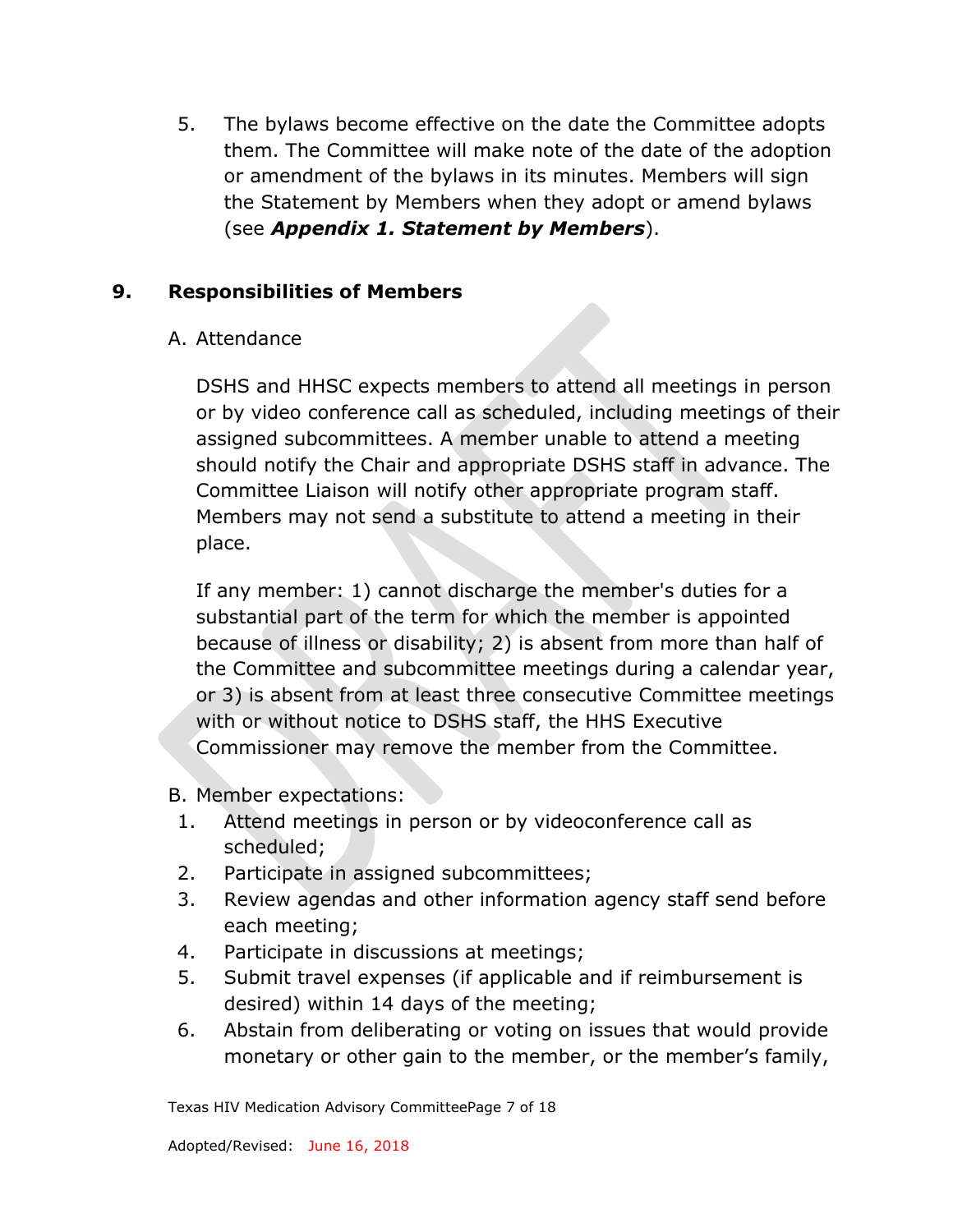or that could present, or reasonably appear to present, a conflict of interest;

- 7. Attend and participate in an orientation session for the Committee;
- 8. Complete the Texas Open Meetings Act Training and Public Information Act Training within 90 days of appointment and submit the Certificates of Completion to DSHS staff. A member who successfully completed the trainings within the last five years may submit their Certificate of Completion to DSHS staff in lieu of retaking the trainings;
- 9. Sign the Statement by Members document (attached) and submit it to DSHS staff within 30 days after appointment. This document includes a Conflict of Interest and a Nondisclosure Agreement to which Committee members must agree;
- 10. Committee members shall notify the Committee chair and DSHS staff if a change of their status alters the category of membership that the member is filling or if any circumstance occurs that prevents the member from discharging their duties;
- 11. Maintain a high level of integrity that warrants public trust, including complying with all applicable ethics guidance provided by the HHS Ethics Office and all aspects of the Texas Open Meetings Act and Public Information Act; and
- 12. Hold and maintain in strictest confidence all confidential information and all agency-generated information, including information in draft form, until the agency releases and makes public the information or document, the HHS Executive Commissioner approves the release in writing, or the HHS Ethics Policy permits release. This requirement survives the member's tenure on the Committee. In addition, the member must confirm that they will require the member's interpreters, attendants, or other support persons if any, to comply with this requirement. For purposes of these bylaws and the Nondisclosure Agreement, the term "confidential information" includes all information protected by the Health Insurance Portability and Accountability Act (HIPAA), information that has commercial value or use, such as trade secrets, and information communicated in confidence by the HHS System.

Texas HIV Medication Advisory CommitteePage 8 of 18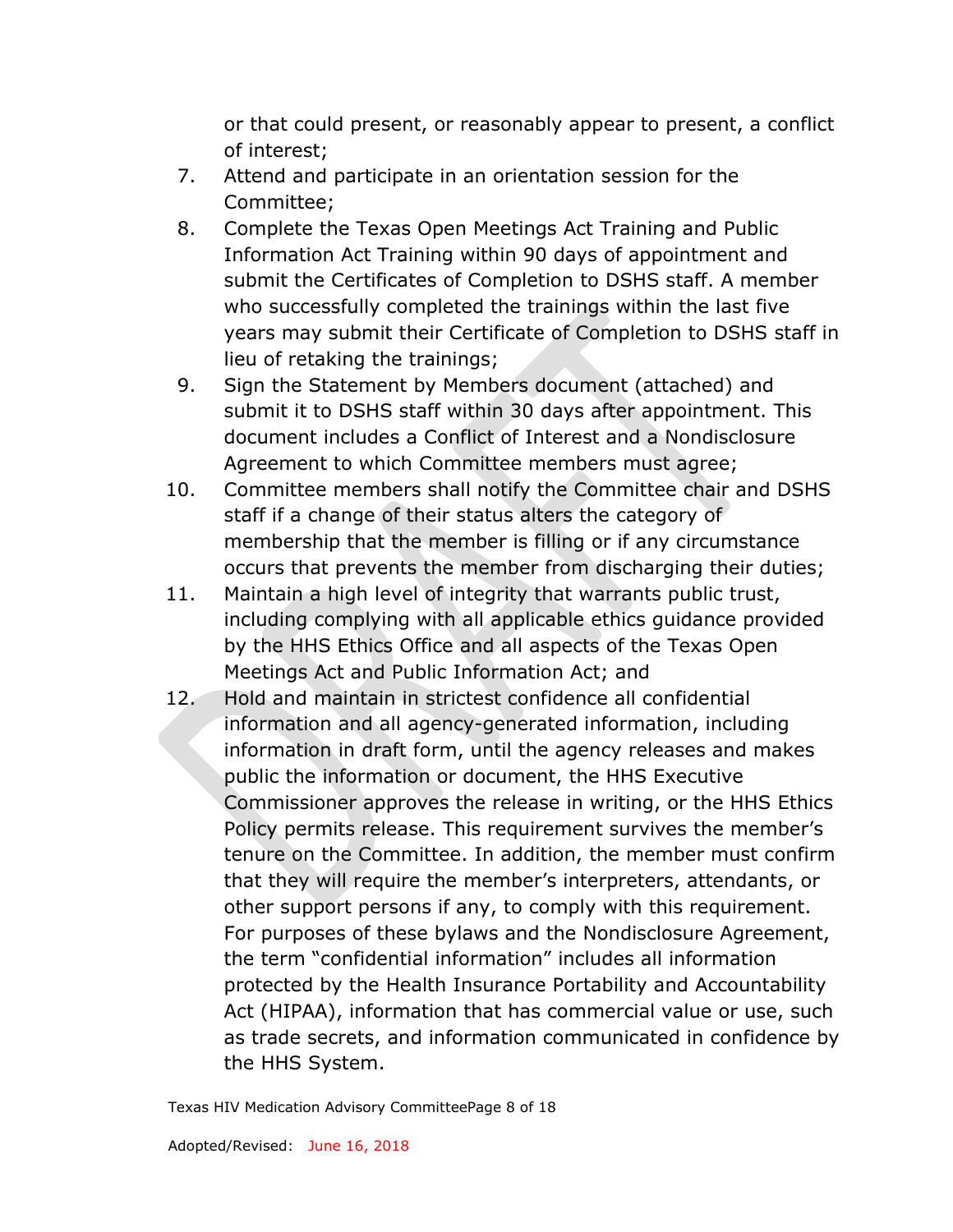Failure to comply with member expectations numbers 6-12 above is grounds for dismissal and may result in removal from the Committee.

- C. Committee members may not:
- 1. Claim or appear to represent HHSC or the Committee in any legislative or advocacy activity without written approval from the Committee Chair and the HHS Ethics Office in coordination with the HHSC Government and Stakeholder Relations Office and DSHS staff. A member is not prohibited from discussing a report that has been formally adopted by this Committee, so long as he or she does not purport to represent HHSC or DSHS. A member is not prohibited from representing him- or herself or another entity in the legislative or advocacy process.
- 2. Accept payment for any services offered to the member because of their position on the Committee.
- 3. Disclose confidential information or draft information (from any source including grants, requests for proposals, and contracts) acquired through their participation on the Committee until DSHS or HHSC releases and makes public that information or document, the HHS Executive Commissioner approves the release in writing, or the HHS Ethics Office permits release. This includes all forms of communication, including written, digital, verbal, and social media.
- 4. Fail to require the member's interpreters, attendants or other support persons, if any, to keep confidential information or draft information (from any source including grants, requests for proposals, and contracts) acquired through the member's participation on the Committee until such time as that information or document is released and made public, the HHS Executive Commissioner has approved the release in writing, or the HHS Ethics Policy permits release. This includes all forms of communication including written, verbal, and social media.

A violation of any of these items is grounds for dismissal and may result in removal from the Committee.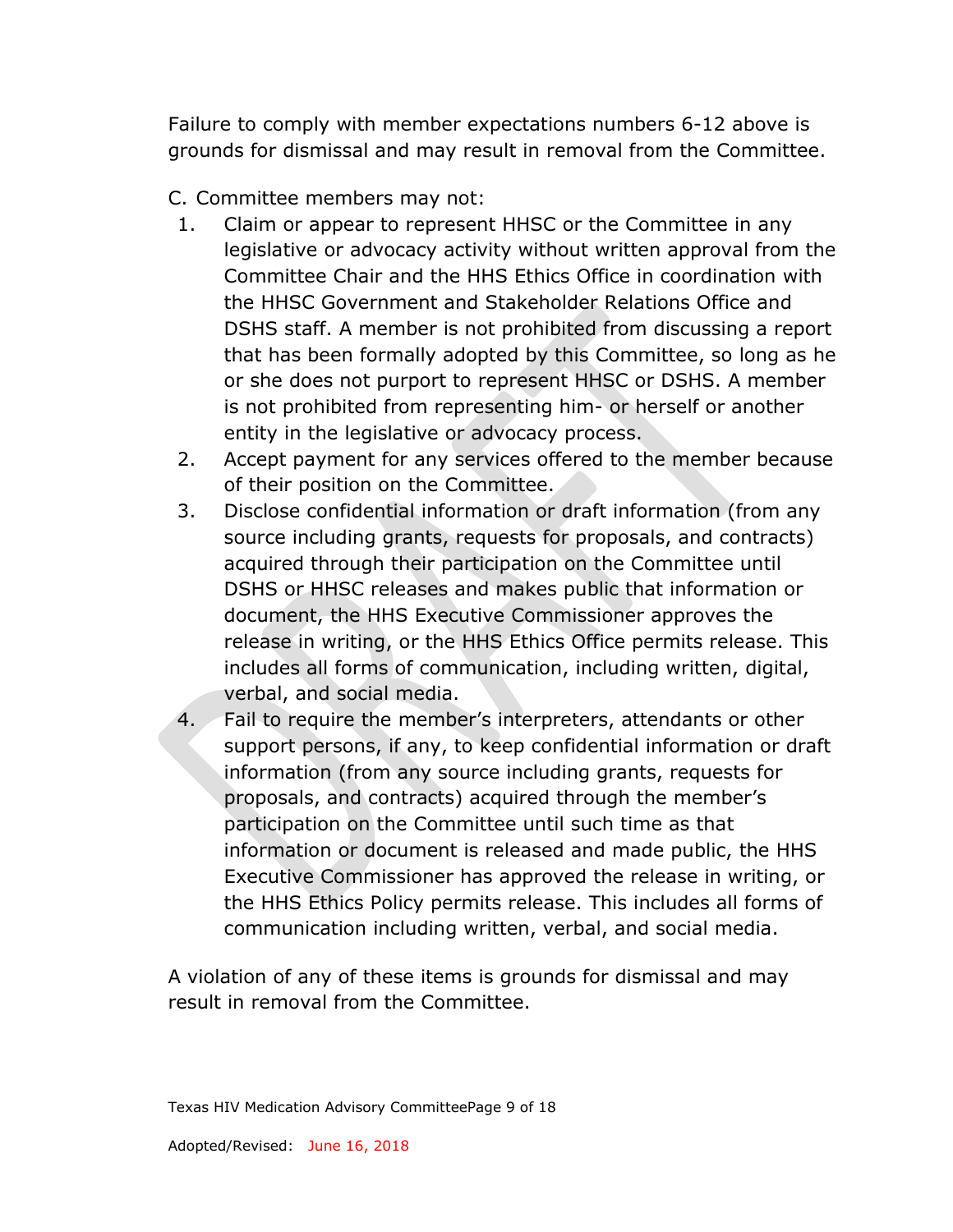#### **10. Removal from the Committee**

The HHS Executive Commissioner may remove a member from the Committee for the following reasons:

- A. A member votes or deliberates on an issue that would provide monetary or other gain or that presents a conflict of interest to the member, the member's family, or an entity with which the member is closely affiliated.
- B. A member refuses to sign or violates the Statement by Members, which includes the Conflict of Interest statement and Nondisclosure Agreement, or another Nondisclosure Agreement.
- C. A member does not maintain a high level of integrity that warrants public trust, including complying with all applicable ethics guidance provided by the HHS Ethics Office and all aspects of the Texas Open Meetings Act and Public Information Act.
- D. A member changes status that alters the category of membership that the member filled.
- E. A member claims or appears to represent [agency acronym] or the Committee in a legislative or advocacy activity without approval from the Committee Chair and the HHS Ethics Office in coordination with the HHSC Government and Stakeholder Relations Office and DSHS staff. (A member is not prohibited from discussing a report that has been formally adopted by this Council, so long as he or she does not purport to represent HHSC. A member is not prohibited from representing him- or herself or another non-state agency entity in the legislative or advocacy process.)
- F. A member receives payment for any services requested because they hold a position on the Committee.
- G. A member discloses confidential, including draft, information acquired through their participation on the Committee not in accordance with the bylaws.
- H. A member fails to require his or her interpreter, attendant or other support person, if any, to keep confidential any information or draft information acquired through the member's participation on the Committee as required by the Bylaws.
- I. A member: 1) is unable to discharge their duties for a substantial part of the term for which they are appointed because of illness or

Texas HIV Medication Advisory CommitteePage 10 of 18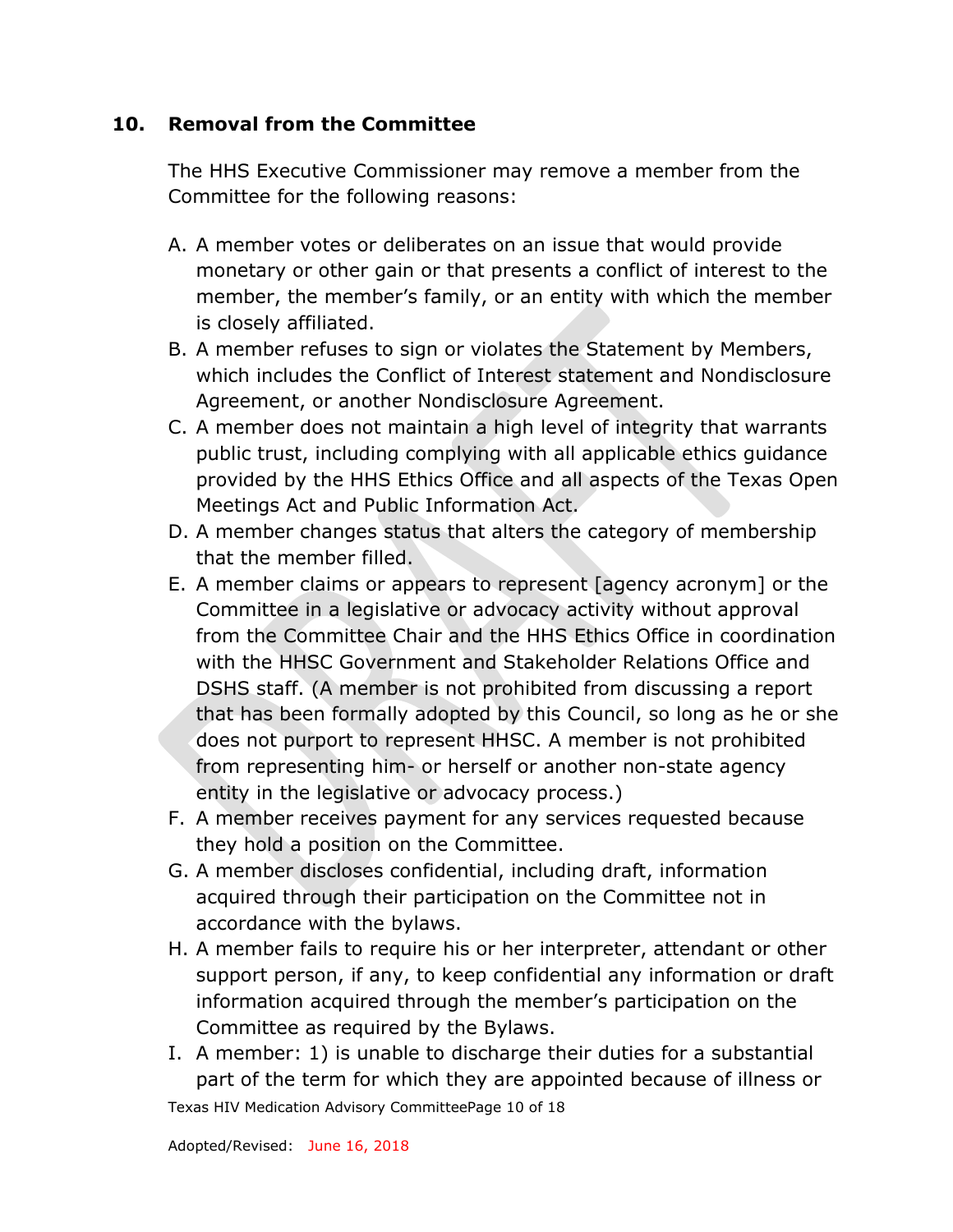disability; 2) is absent from more than half of the Committee and subcommittee meetings during a calendar year, or 3) is absent from at least three consecutive Committee meetings with or without notice to DSHS staff.

Decisions to remove a member of the Committee due to such violations require input from the HHS Office of General Counsel.

## **11. Subcommittees**

Unless otherwise noted in statute, the Chair, with the approval of agency staff, may establish subcommittees that meet at other times for purposes of studying and making recommendations on issues the Committee determines appropriate to the purpose and tasks of the Committee. The Committee may create a subcommittee for a limited period of time that will cease to exist when the subcommittee completes the assigned tasks or upon determination of the HHS Executive Commissioner or the subcommittee may be a standing subcommittee. The Chair and agency staff will evaluate the need for all existing subcommittees annually.

Subcommittee Operations and Meetings

- A. The Chair may appoint a person who is not a Committee member to serve on a subcommittee.
- B. A subcommittee will meet at the call of the subcommittee's chair or when directed by the Committee.
- C. Except as set out in #E below subcommittee(s) will follow the general rules of the Committee as applicable.
- D. Subcommittee(s) must keep minutes of the meetings and report back to the full body.
- E. The presence of a quorum of the full Committee at a subcommittee meeting:
	- 1. Constitutes a full Committee meeting that requires posting appropriate notice of the meeting as a full Committee meeting in accordance with the Texas Open Meetings Act; and

Texas HIV Medication Advisory CommitteePage 11 of 18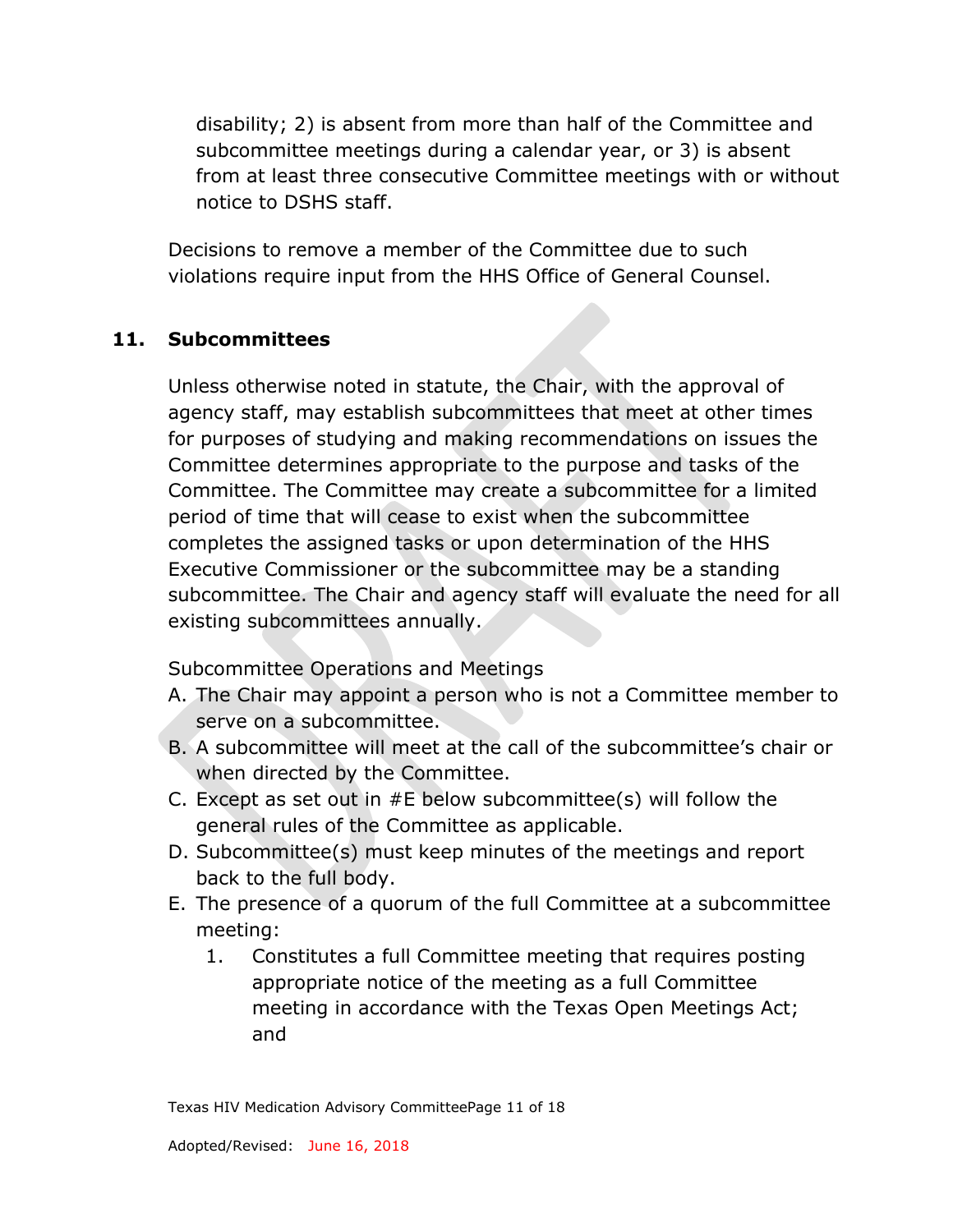2. Requires the subcommittee meeting to be held in compliance with the Texas Open Meetings Act, including posting appropriate notice of the subcommittee meeting.

## **12. Subject Matter Experts**

DSHS recognizes the value of subject matter experts (SMEs) to provide information to the Committee as it develops recommendations and initiatives relative to its purpose and tasks. The primary role of a SME is to provide objective, independent information and analysis for consideration by the Committee. SME participation is subject to the request of voting Committee members and falls within the following guidelines:

- A. Committee members, the Chair, and DSHS staff may invite a SME to provide information on specific subjects and topics;
- B. Staff, the Committee Chair, or Vice-Chair may recognize an invited SME to provide information or analysis during allotted time periods at a specified Committee or subcommittee meeting;
- C. SMEs will participate in questions and answers at the direction of the staff, Committee Chair, or Vice-Chair;
- D. All SMEs will participate and serve at the pleasure of the Committee;
- E. SMEs do not hold any official capacity on the Committee or subcommittees and do not have rights of deliberation or the right to vote on any Committee activities or decisions;
- F. SMEs should disclose any conflicts of interest they may have prior to providing information to the Committee;
- G. None of the information or guidance contained in this section shall prevent any person from participating in or providing comments to the Committee as allowed under the Texas Open Meetings Act.

## **13. Responsibilities of HHS Support Staff**

The Texas HIV Medication Program staff will be present at and will provide reasonable administrative and technical support and coordination for all Committee and subcommittee activities. DSHS will

Texas HIV Medication Advisory CommitteePage 12 of 18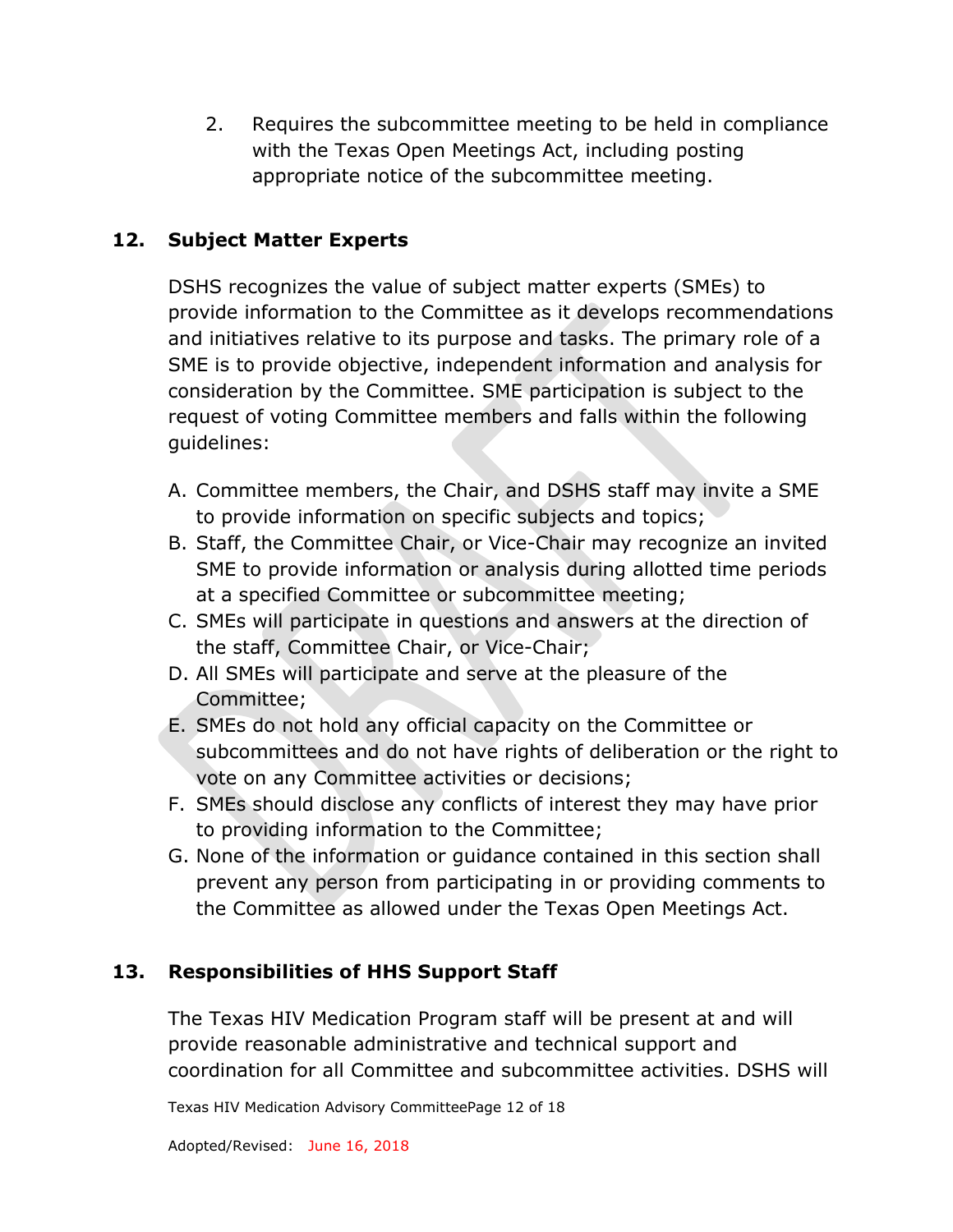coordinate as needed to provide reasonable accommodations and supports needed by a Committee member requiring accommodations to enable them to fully participate in Committee and subcommittee meetings and activities.

Staff is expected to perform the following tasks:

- A. Develop effective working relationships with Committee members;
- B. Solicit nominations for membership in accordance with the appropriate HHS procedures;
- C. Sign the annual report, along with the presiding officer;
- D. Serve as liaison between members and operating agencies' staff; and
- E. Plan, coordinate, and organize Committee and subcommittee meetings and activities, including:
	- 1. Schedule meeting dates and ensure meeting sites are set up;
	- 2. Notify members at least five working days before upcoming meeting dates, times, and locations;
	- 3. Develop agenda and support materials for each meeting;
	- 4. Ensure that each agenda includes "Public comment" as an agenda item.
	- 5. Submit the approved agenda to post on the Secretary of State's Open Meetings website, the HHS website, and the DSHS website in a timely manner;
	- 6. Serve as point of contact for the public including ensuring that contact information, agendas, and meeting support materials are easily accessible on the HHS and DSHS websites;
	- 7. Prepare and distribute information and materials for member review;
	- 8. Prepare and maintain committee records and documentation in accordance with the DSHS records retention policy; and
	- 9. Assist eligible members with travel arrangements and reimbursement.

Texas HIV Medication Advisory CommitteePage 13 of 18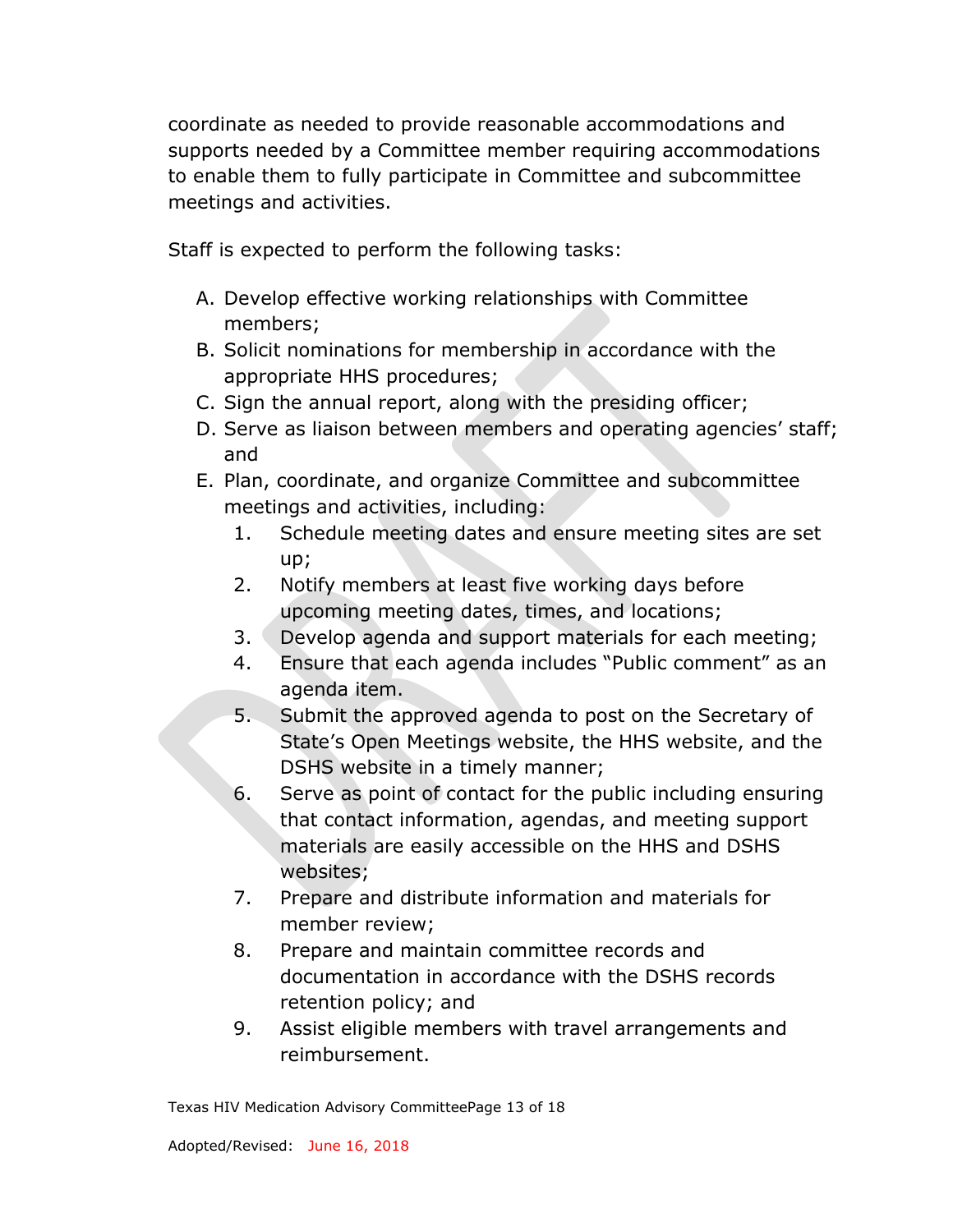- F. Coordinate as needed to provide any reasonable accommodations and supports required for a Committee member who has a disability to enable the member to fully participate in Committee meetings and activities; and
- G. Perform other duties within staff discretion provided the necessary resources are available.

## **14. Compensation and Travel Reimbursement**

To the extent permitted by the current General Appropriations Act and if funds are available, DSHS may reimburse actual travel expenses to and from meetings for consumer members of the Texas HIV Medication Advisory Committee. Reimbursement will comply with DSHS travel policy. Other members are responsible for their own travel expenses.

Members eligible for travel reimbursement are subject to rates established in the General Appropriations Act. DSHS staff will help members request reimbursement. Committee members must provide the required information as per instructions provided within 14 days of the meeting.

A member who requests travel reimbursement must:

- A. Keep accurate records of allowable travel expenses (per the DSHS travel policy) during travel to attend committee meetings; and
- B. Submit receipts and appropriate documentation to DSHS staff within 14 days of the meeting.

A person who serves on a subcommittee and who is not a Committee member does not qualify to be reimbursed for travel expenses.

Bylaws approved on the same of the by a two-thirds vote of members attending the meeting.

Chairperson Printed Name:

Texas HIV Medication Advisory CommitteePage 14 of 18

Adopted/Revised: June 16, 2018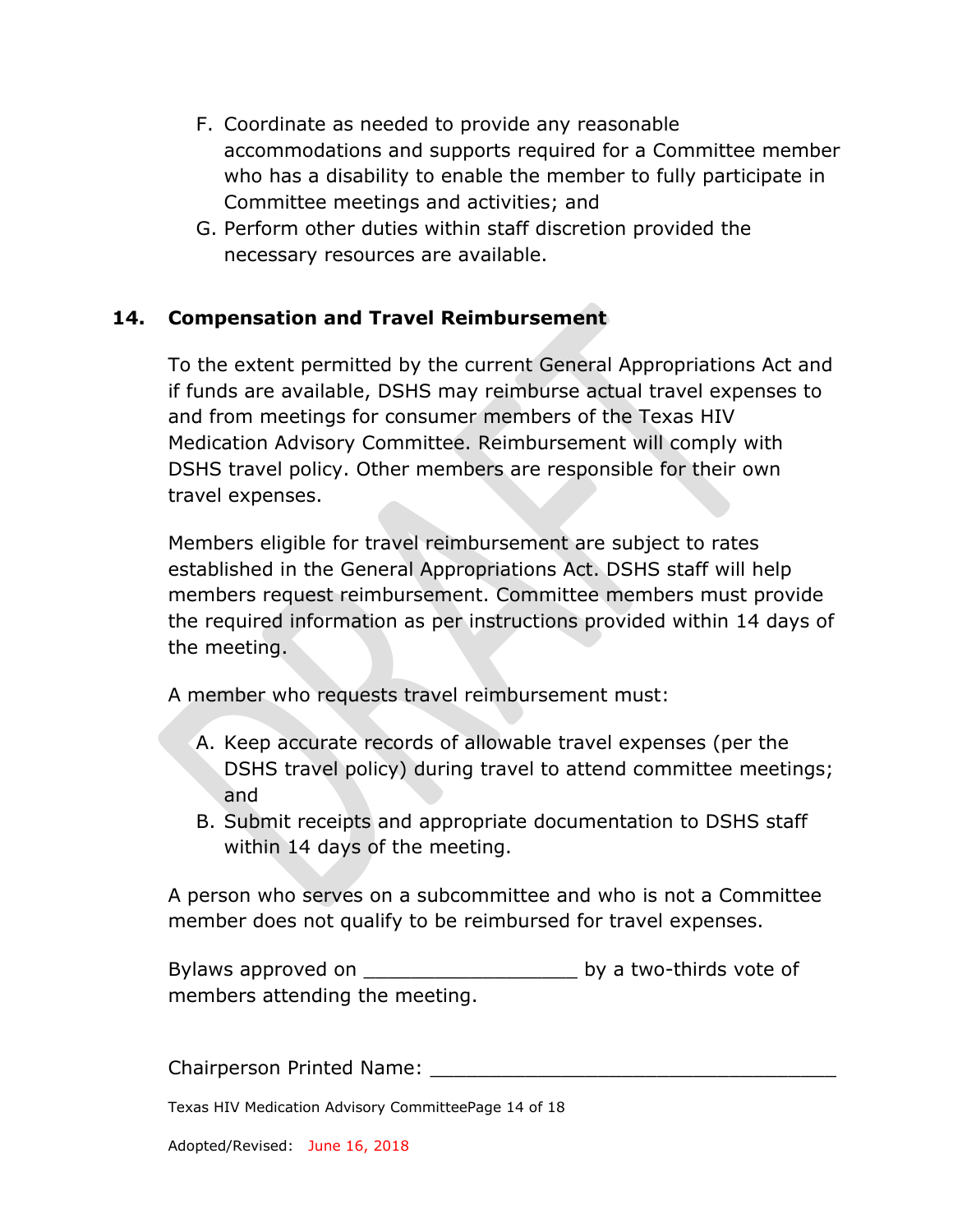Texas HIV Medication Advisory CommitteePage 15 of 18

Adopted/Revised: June 16, 2018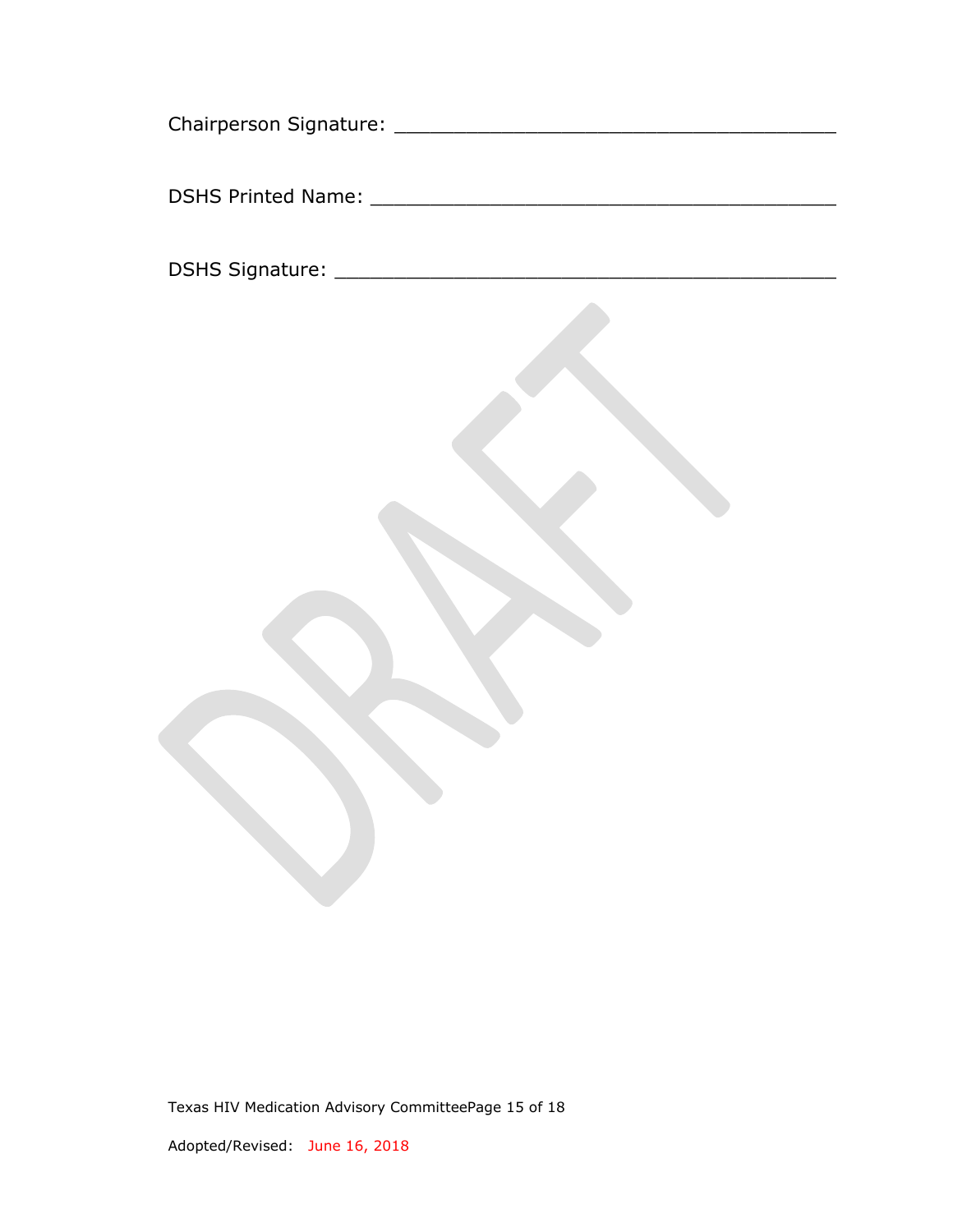## **Appendix 1. Statement by Members**

- <span id="page-15-0"></span>• The Department of State Health Services and the Texas HIV Medication Advisory Committee ("Committee") are not bound in any way by any statement or action on the part of any committee member except when a statement or action is in pursuit of specific instructions from DSHS or the Committee.
- The Committee and its members may not participate in legislative or advocacy activities using their title or position on this Committee without approval from the Committee Chair and the HHS Ethics Office in coordination with the HHSC Government and Stakeholder Relations Office. Committee members are not prohibited from representing themselves or other entities in the legislative or advocacy process.
- A Committee member may not accept payment for services that are requested because of the members' title or position on this Committee.
- A Committee member should not accept or solicit any benefit that might reasonably tend to influence the member in the discharge of the member's official committee duties.
- A Committee member should not knowingly solicit, accept, or agree to accept any benefit for exercising the member's official powers or duties in favor of another person.
- A Committee member shall complete the Texas Open Meetings Act Training and the Public Information Act Training within 90 days of appointment and submit the Certificates of Completion to DSHS staff. A member who took the training within the last five years may submit a copy of their Certificate of Completion to DSHS staff in lieu of retaking the training.
- Nondisclosure agreement. A Committee member may not disclose confidential or agency-generated information, including draft information, acquired through their committee membership, unless release is approved in writing by the HHS Executive Commissioner. This requirement survives the member's tenure on the Committee. In addition, the member must confirm that he or she will require the member's interpreters, attendants or other support persons, if any, to comply with this requirement. For purposes of the Nondisclosure Agreement, the term "confidential information" includes all information protected by the Health Insurance Portability and Accountability Act (HIPAA), information that has commercial value or use, such as trade secrets, and information communicated in confidence by the HHS System.

Texas HIV Medication Advisory CommitteePage 16 of 18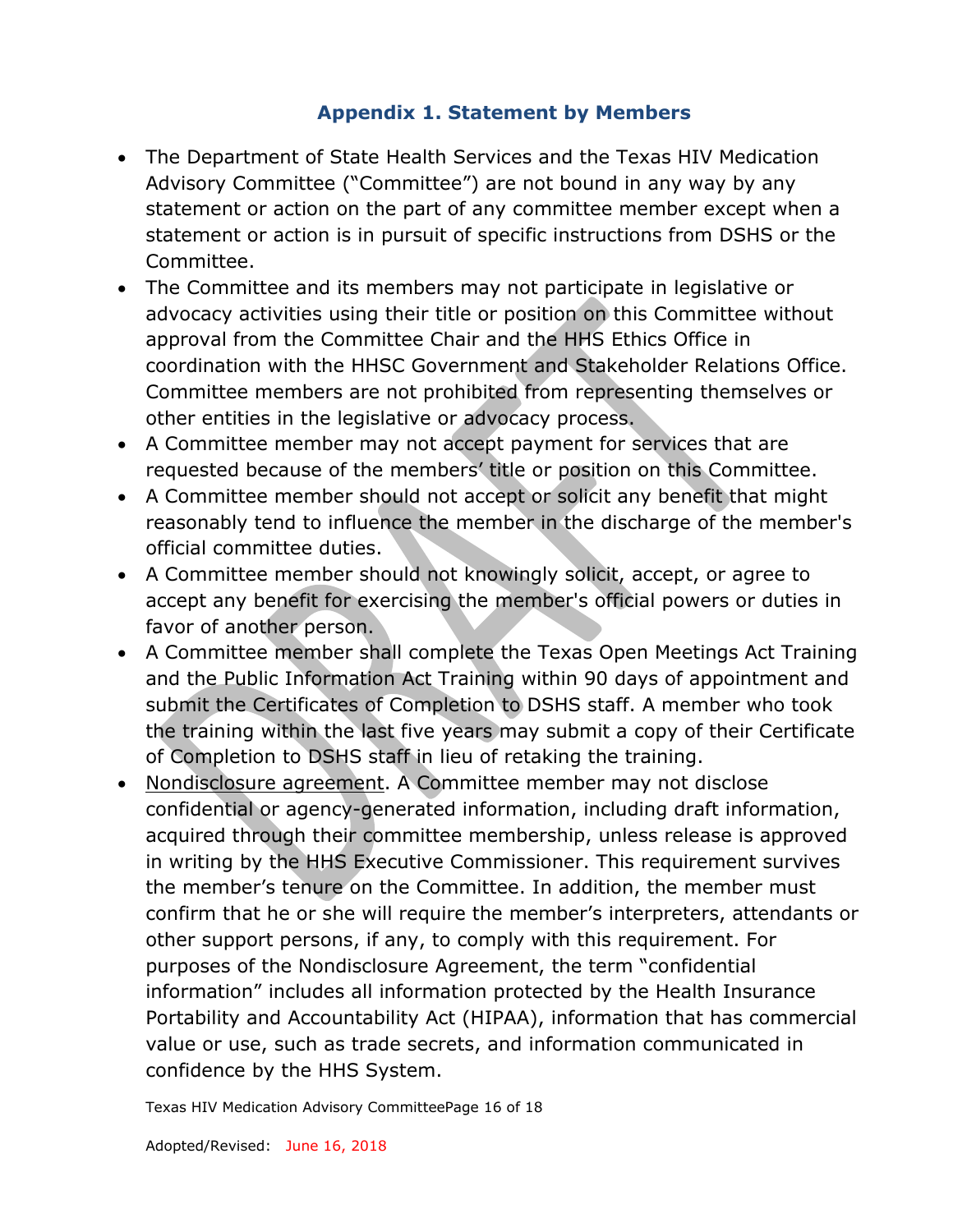• Conflict of Interest Statement. A Committee member agrees to disclose any personal or private interest that the member or their family have in a measure, proposal, or decision pending before DSHS. ("Personal or private interest" does not include the member's engagement in a profession, trade, or occupation when the member's interest is the same as all others similarly engaged in the profession, trade, or occupation, or if the member merely provides a personal experience, with no personal or private financial interest, in giving feedback on the subject matter.) If there is a direct personal or financial interest in a motion under consideration, the member further agrees to disclose that fact in a public meeting and will recuse themself from any Committee deliberations or decisions on that matter.

I have received a copy of the Texas HIV Medication Advisory Committee Bylaws. I understand that as a member of the Committee, I must adhere to the bylaws.

**Allen** 

| Advisory Committee Member Signature: |
|--------------------------------------|
| Printed Name:                        |
| Date:                                |
|                                      |

Texas HIV Medication Advisory CommitteePage 17 of 18